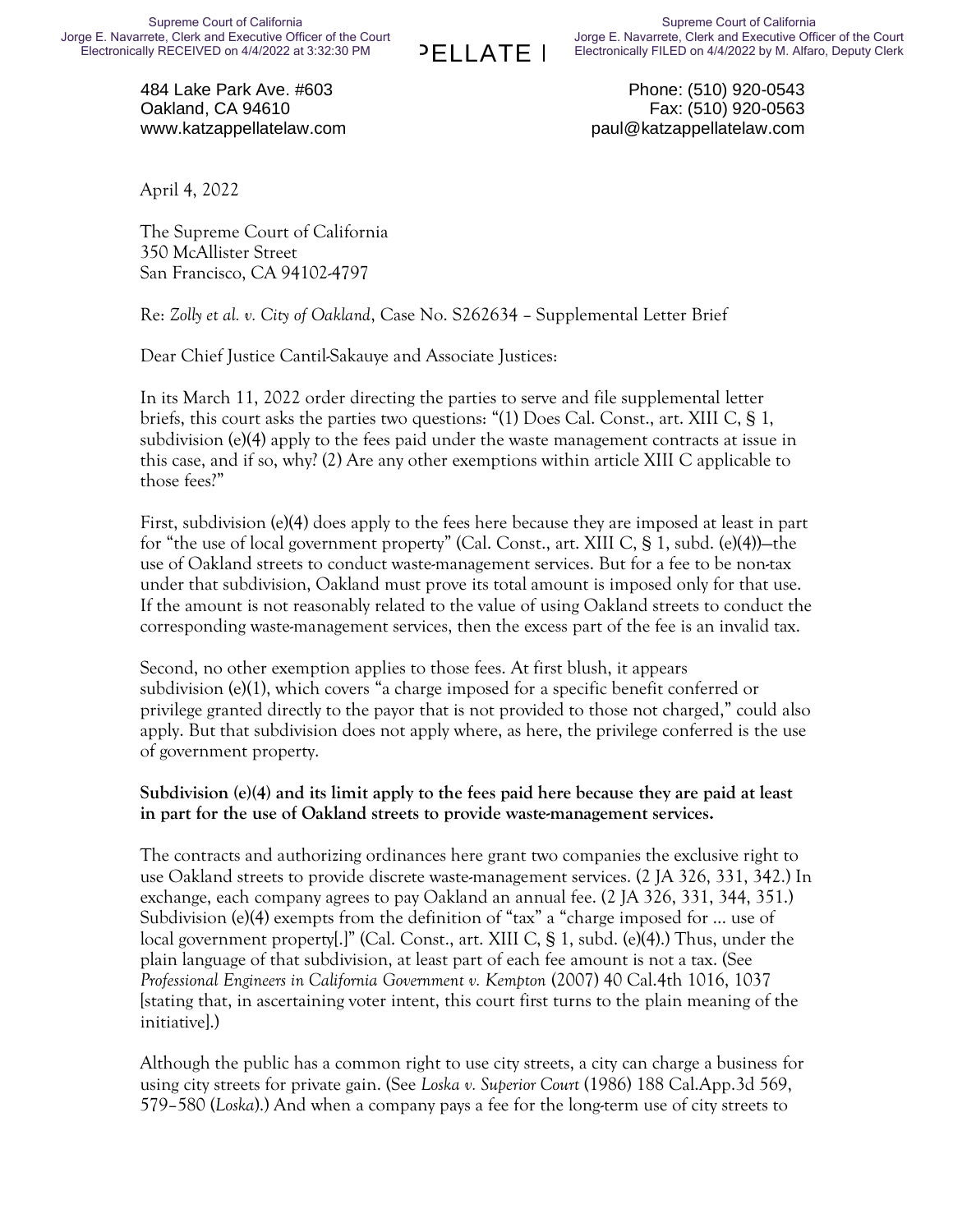provide a vital public service, it signifies a franchise relationship. (*Santa Barbara County Taxpayer Assn. v. Board of Supervisors* (1989) 209 Cal.App.3d 940, 949; *Saathoff v. City of San Diego* (1995) 35 Cal.App.4th 697, 704 (*Saathoff*).) Because the contracts here grant a 10-year right to use Oakland streets to provide waste-management services—vital public services they are franchise agreements and the amounts paid by the companies are, at least in part, franchise fees. (2 JA 325, 331; see also Pub. Resources Code, § 40059, subd. (a)(2) [permitting a locality to grant a "wholly exclusive franchise" for solid-waste-handling services].)<sup>1</sup> But even if the companies' paid use of Oakland streets were something other than a franchise, such as a permit or license, subdivision (e)(4) would still apply. After all, the subdivision uses the phrase "use of local government property" rather than "franchise."

Yet a fee here is exempt under subdivision (e)(4) only to the extent it is "imposed for" the use of local government property. (Cal. Const., art. XIII C, § 1, subd. (e)(4); see also Answer Brief on the Merits, p. 33; Appellants' Consolidated Answer to Amicus Curiae Briefs, pp. 9–10.) And "[t]o constitute compensation *for* a property interest, … the amount of the charge must bear a reasonable relationship to the value of the property interest[.]" (*Jacks v. City of Santa Barbara* (2017) 3 Cal.5th 248, 254 (*Jacks*) [interpreting the original version of article XIII C], italics added.) Because the operative complaint alleges that the fee amounts far exceed the values of the corresponding property interests granted to the companies, the complaint states a valid claim that the fees include invalid taxes.

#### **Subdivision (e)(1) does not apply to the fees paid here because it does not cover charges for the use of local government property.**

None of the other six exemptions within article XIII C, section 1, subdivision (e) applies. Initially it appears that the exemption provided by subdivision  $(e)(1)$  might apply. That exemption covers "[a] charge imposed for a specific benefit conferred or *privilege granted directly to the payor* that is not provided to those not charged, and which does not exceed the reasonable costs to the local government of conferring the benefit or granting the privilege." (Cal. Const., art. XIII C, § 1, subd. (e)(1), italics added.) After all, use of public streets to conduct business is a " 'special privilege' " conferred by local government.<sup>2</sup> (Loska, *supra,* 188 Cal.App.3d at p. 580, quoting *People v. Galena* (1937) 24 Cal.App.2d Supp. 770, 775; see also *City of Oakland v. Hogan* (1940) 41 Cal.App.2d 333, 346 ["A franchise is a special privilege conferred upon a corporation or individual by a government duty empowered legally to grant it"].) Yet a contextual interpretation of subdivision (e)(1) reveals that it does not apply to charges paid for privileges, like the ones here, for the use of local government property. (See *People v. Valencia* (2017) 3 Cal.5th 347, 358 [stating that the

<sup>1</sup> Although *Ponti v. Burastero* (1952) 112 Cal.App.2d 846, 852 held that a 25-year exclusive contract for waste-hauling was not a franchise, that holding predated the California Integrated Waste Management Act of 1989, including section 40059. (See *Saathoff, supra,* 35 Cal.App.4th at p. 704 [stating that *Ponti* apparently relied on the fact that waste-hauling services was not a statutorily specified public utility].)

<sup>&</sup>lt;sup>2</sup> The fact that a franchise is a special privilege previously led appellants to note that subdivision (e)(1) arguably applies "to the extent that a supposed franchise fee pays for something other than the use of public streets and rights of way." (Appellants' Consolidated Answer to Amicus Curiae Briefs, pp. 7–8, fn. 3.)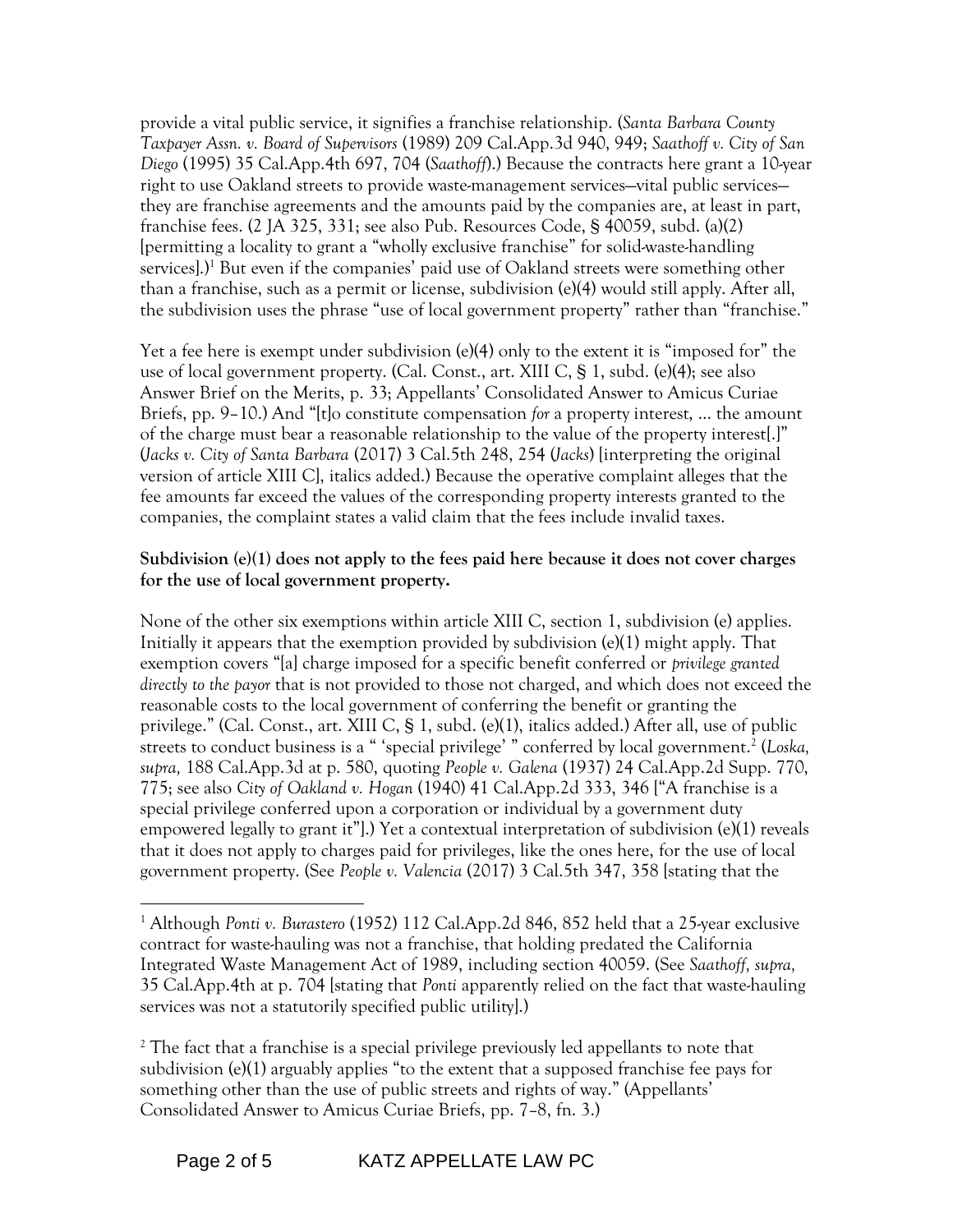plain meaning of a constitutional provision must be construed in context, and sections " 'relating to the same subject must be harmonized, both internally and with each other, to the extent possible' "], quoting *Dyna-Med, Inc. v. Fair Employment & Housing Com.* (1987) 43 Cal.3d 1379, 1387.)

The text of subdivision (e)(1) and subdivision (e)(4) shows that the former subdivision does not apply to the fees here.

First, the "reasonable costs" limitation in subdivision  $(e)(1)$  is incongruent with the government-property interests involved here. (Cal. Const., art. XIII C, § 1, subd. (e)(1).) The exemption is derived from *Sinclair Paint Co. v. State Board of Equalization* (1997) 15 Cal.4th 866, which explained that fees for government benefits or privileges are "reasonable related to specific costs or benefits[.]" (*Jacks, supra,* 3 Cal.5th at p. 262; accord *City of San Buenaventura v. United Water Conservation Dist.* (2017) 3 Cal.5th 1191, 1210 (*San Buenaventura*).) Thus, subdivision (e)(1) applies when "the government seeks to recoup the costs of the program that results in a special benefit" or "the government seeks to offset costs borne by the government or the public as a result of the payee's activities." (*Jacks, supra,* at p. 268; see also *Shapell Industries, Inc. v. Governing Board* (1991) 1 Cal.App.4th 218, 240.) By contrast, "a fee paid for an interest in government property is compensation for the use or purchase of a government *asset* rather than compensation for a cost." (*Jacks, supra*, at p. 268; cf. *San Buenaventura, supra,* at pp. 1207–1208 [deducing from the cost limitations within article XIII D of the California Constitution that a " 'charge for a property-related service' " must be imposed on a property owner "to pay for the costs of providing a service to a parcel of property"], quoting Cal. Const., art. XIII D, § 2, subd. (e).) This mismatch suggests that subdivision (e)(1) was not designed to apply when the value received from the local government results primarily from the government's granting a property interest rather than incurring expenses.

Second, the fact that subdivision (e)(1) is limited to a privilege "granted directly *to the payor* that is not provided to those not charged" also suggests that the subdivision does not apply here. Although the "payor" of a franchise fee can indeed be the public-service company that receives the privilege (as here), in other instances the "payor" is the ratepayer. (See *Jacks, supra,* 3 Cal.5th at p. 269 & fn. 10.) That difference "does not alter the substance of the" charge because, either way, the "government charges are *ultimately* imposed on the ratepayers[.]" (*Id.* at p. 269, italics added; see also *id.* at p. 269, fn. 10.) Yet the text of subdivision (e)(1) could possibly apply only when the public-service company is the payor. Given that the financial burden on the ratepayers is the same regardless of whom the "payor" is, voters would not have intended for subdivision (e)(1) to cover franchise fees only when they are indirectly imposed on ratepayers.

Third, the more specific subdivision (e)(4) controls over the more general subdivision (e)(1). (Code Civ. Proc., § 1859.) Whereas a franchise is a special privilege (in that it is not a common right of the public), a privilege is not necessarily a franchise. (*Copt-Air v. City of San Diego* (1971) 15 Cal.App.3d 984, 987.) Moreover, the two subdivisions cannot both apply to the same fee amount because they have inconsistent limits—i.e.,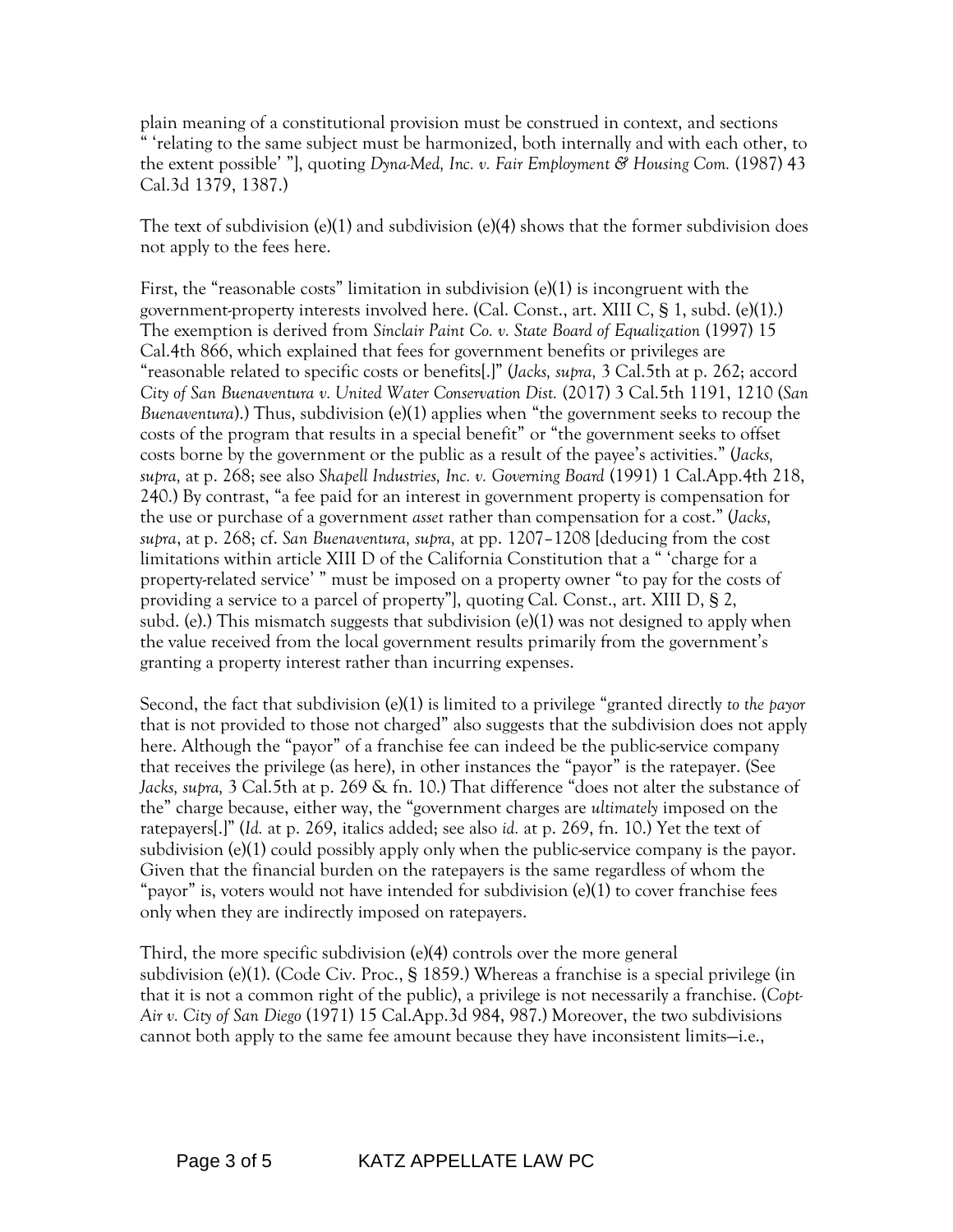reasonable costs versus value of the property interest conferred. 3 (Answer Brief on the Merits, pp. 33, 36.) Thus, subdivision  $(e)(1)$  could not be construed as covering the fees here without restricting subdivision (e)(4) to a scope narrower than subdivision (e)(4)'s plain language permits. Instead, the subdivisions should be harmonized by excluding from the scope of subdivision (e)(1) privileges for the use, entry, rental, or sale of government property that are expressly covered by subdivision (e)(4).

### **Conclusion**

Because the fees here pay for the use of government property, the exemption within subdivision (e)(4) (and the exemption's limit) apply. None of the other exemptions, including subdivision (e)(1), applies.

Kind regards,

/s/ Paul Katz of Katz Appellate Law PC Attorney for Appellants

<sup>&</sup>lt;sup>3</sup> Nor can a fee here be split into two amounts, with the amount pertaining to the right to conduct a public-service business covered by subdivision  $(e)(1)$  and the balance pertaining to the use of government property covered by subdivision (e)(4). The right to conduct a public-service business and the right to use of government property are not severable items of value here because one right is worthless without the other. A company cannot haul Oaklanders' waste without using Oakland streets and no one would pay to use Oakland streets to haul waste without the corresponding right to perform the service. (Cf. *Gonzales v. R. J. Novick Constr. Co.* (1978) 20 Cal.3d 798, 805 [holding that, upon appeal from part of a judgment, other parts of the judgment are reviewable when all the parts are interdependent].)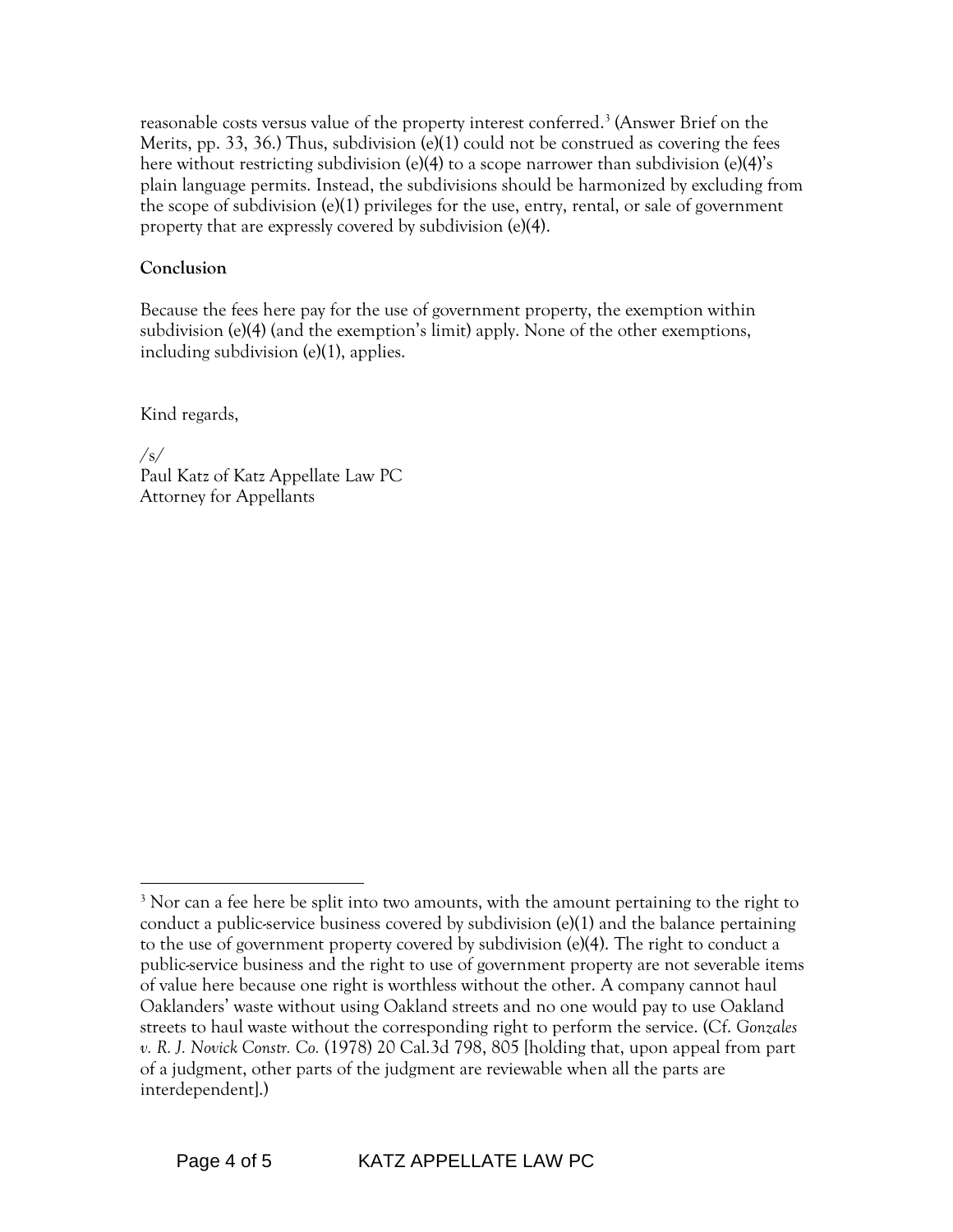#### **Certificate of Compliance**

Appellants' counsel certifies in accordance with California Rules of Court, rule 8.520(c)(1) and (d)(2) that this supplemental brief contains 1,855 words as calculated by the Word software in which it was written.

I certify under penalty of perjury under the laws of the State of California that the foregoing is true and correct. Executed at San Francisco, California.

Respectfully submitted,

Dated: April 4, 2022 /s/

Paul Katz Attorney for Appellants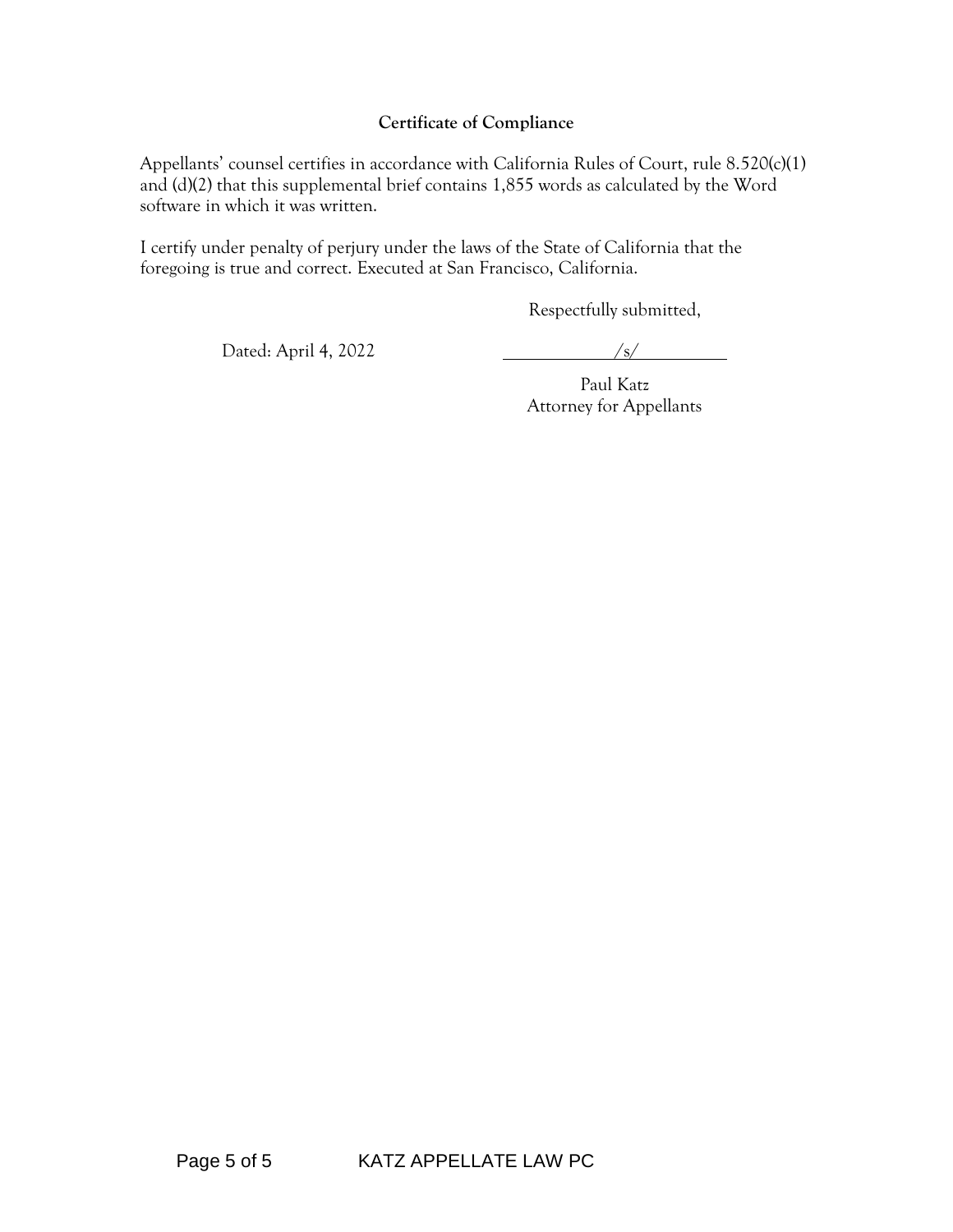#### **STATE OF CALIFORNIA**

Supreme Court of California

## *PROOF OF SERVICE*

# **STATE OF CALIFORNIA**

Supreme Court of California

Case Name:**ZOLLY v. CITY OF OAKLAND** Case Number:**S262634**

Lower Court Case Number:**A154986**

- 1. At the time of service I was at least 18 years of age and not a party to this legal action.
- 2. My email address used to e-serve: **paul@katzappellatelaw.com**
- 3. I served by email a copy of the following document(s) indicated below:

Title(s) of papers e-served:

| <b>Filing</b><br>. vpe | <b>Title</b><br>Document           |
|------------------------|------------------------------------|
| <b>BRIEF</b>           | Ltr Br $(Zolly)$<br>2-04-04 Supp ' |

Service Recipients:

| <b>Person Served</b>                                      | <b>Email Address</b>                    | Date / Time<br><b>Type</b>            |
|-----------------------------------------------------------|-----------------------------------------|---------------------------------------|
| Cara Jenkins<br>Office of Legislative Counsel<br>271432   | $\text{cara.jenkins@lc.ca.gov}$         | 4/4/2022<br>le-<br>Serve 3:32:30 PM   |
| Zoe Savitsky<br>Oakland City Attorney's Office            | zsavitsky@oaklandcityattorney.org       | 4/4/2022<br>le-<br>Serve 3:32:30 PM   |
| Cedric Chao<br>Chao ADR, PC<br>76045                      | cedric.chao@chao-adr.com                | 4/4/2022<br>$ e-$<br>Serve 3:32:30 PM |
| Barbara Parker<br>Office of the City Attorney             | $\phi$ bjparker@oaklandcityattorney.org | 4/4/2022<br>le-<br>Serve 3:32:30 PM   |
| Adrienne Weil<br>Metropolitan Transportation Commission   | aweil@mtc.ca.gov                        | 4/4/2022<br>le-<br>Serve 3:32:30 PM   |
| Larry Peluso<br>Peluso Law Group, PC                      | pelusolaw@gmail.com                     | 4/4/2022<br>le-<br>Serve 3:32:30 PM   |
| Eric Shumsky<br>Orrick Herrington Sutcliffe LLP<br>206164 | eshumsky@orrick.com                     | 4/4/2022<br>le-<br>Serve 3:32:30 PM   |
| Joanna Gin<br>Best Best & Krieger LLP<br>323715           | joanna.gin@bbklaw.com                   | 4/4/2022<br>le-<br>Serve 3:32:30 PM   |
| Jeanette Barzelay<br>DLA Piper LLP<br>261780              | $ $ jeanette.barzelay@dlapiper.com      | 4/4/2022<br>le-<br>Serve 3:32:30 PM   |
| Tamara Shepard<br>DLA Piper<br>194772                     | tamara.shepard@dlapiper.com             | 4/4/2022<br>le-<br>Serve 3:32:30 PM   |
| Jason Litt<br>Horvitz & Levy LLP                          | ilitt@horvitzlevy.com                   | 4/4/2022<br>le-<br>Serve 3:32:30 PM   |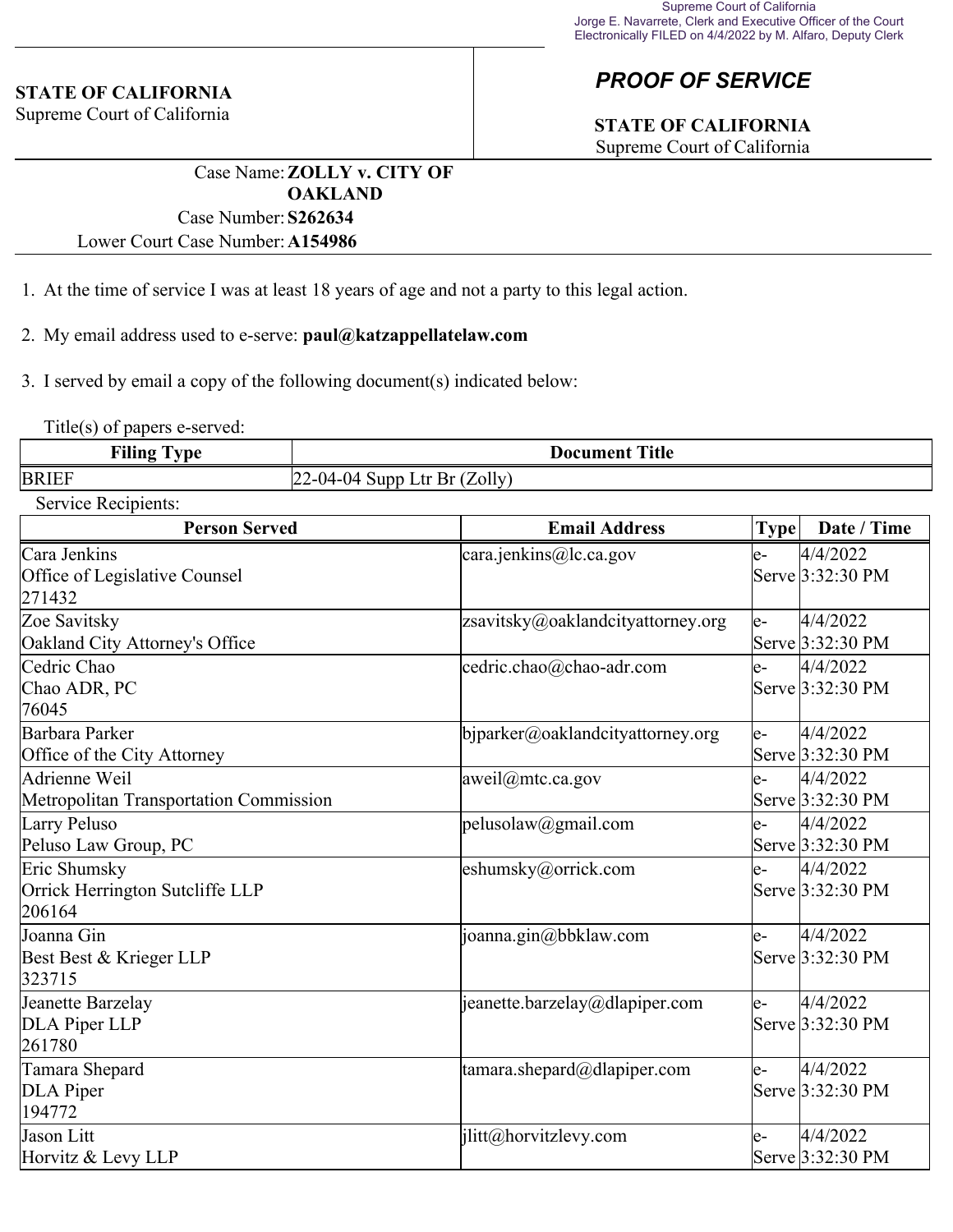| 163743                                                         |                                        |     |                              |
|----------------------------------------------------------------|----------------------------------------|-----|------------------------------|
| Robin Johansen<br>Olson Remcho LLP<br>79084                    | rjohansen@olsonremcho.com              | e-  | 4/4/2022<br>Serve 3:32:30 PM |
| Monica Haymond<br>Orrick Herrington & Sutcliffe LLP<br>314098  | mhaymond@orrick.com                    | le- | 4/4/2022<br>Serve 3:32:30 PM |
| Andrew Zacks<br>Zacks, Freedman & Patterson, P.C.<br>147794    | AZ@zfplaw.com                          | le- | 4/4/2022<br>Serve 3:32:30 PM |
| Brian Goldman<br>Orrick, Herrington & Sutcliffe LLP<br>279435  | brian.goldman@orrick.com               | e-  | 4/4/2022<br>Serve 3:32:30 PM |
| Beth Jay<br>Horvitz & Levy, LLP<br>53820                       | $bigq_{\phi}$ bjay@horvitzlevy.com     | le- | 4/4/2022<br>Serve 3:32:30 PM |
| Timothy Bittle<br>Howard Jarvis Taxpayers Foundation<br>112300 | $\lim(\omega)$ hjta.org                | le- | 4/4/2022<br>Serve 3:32:30 PM |
| Barbara Parker<br>Office of Oakland City Attorney<br>69722     | bparker@oaklandcityattorney.org        | le- | 4/4/2022<br>Serve 3:32:30 PM |
| Joshua Nelson<br>Best Best & Krieger LLP<br>260803             | Joshua.Nelson@bbklaw.com               | e-  | 4/4/2022<br>Serve 3:32:30 PM |
| Larry Peluso<br>Court Added<br>281380                          | firm@pelusolaw.net                     | e-  | 4/4/2022<br>Serve 3:32:30 PM |
| Joshua Mcdaniel<br>Horvitz & Levy LLP<br>286348                | jmcdaniel@horvitzlevy.com              | le- | 4/4/2022<br>Serve 3:32:30 PM |
| Lutfi Kharuf<br>Best Best & Krieger<br>268432                  | lutfi.Kharuf@bbklaw.com                | e-  | 4/4/2022<br>Serve 3:32:30 PM |
| Robin Johansen<br>Remcho, Johansen & Purcell, LLP<br>79084     | rjohansen@rjp.com                      | le- | 4/4/2022<br>Serve 3:32:30 PM |
| Maria Bee<br>Office of the City Attorney                       | mbee@oaklandcityattorney.org           | le- | 4/4/2022<br>Serve 3:32:30 PM |
| Paul Katz<br>Katz Appellate Law PC<br>243932                   | $[$ paul $\omega$ katzappellatelaw.com | le- | 4/4/2022<br>Serve 3:32:30 PM |
| Jeremy Rosen<br>Horvitz & Levy LLP<br>192473                   | $ i$ rosen@horvitzlevy.com             | le- | 4/4/2022<br>Serve 3:32:30 PM |
| Stanley Panikowski<br>DLA PIPER LLP (US)                       | stanley.spanikowski@us.dlapiper.com e- |     | 4/4/2022<br>Serve 3:32:30 PM |

This proof of service was automatically created, submitted and signed on my behalf through my agreements with TrueFiling and its contents are true to the best of my information, knowledge, and belief.